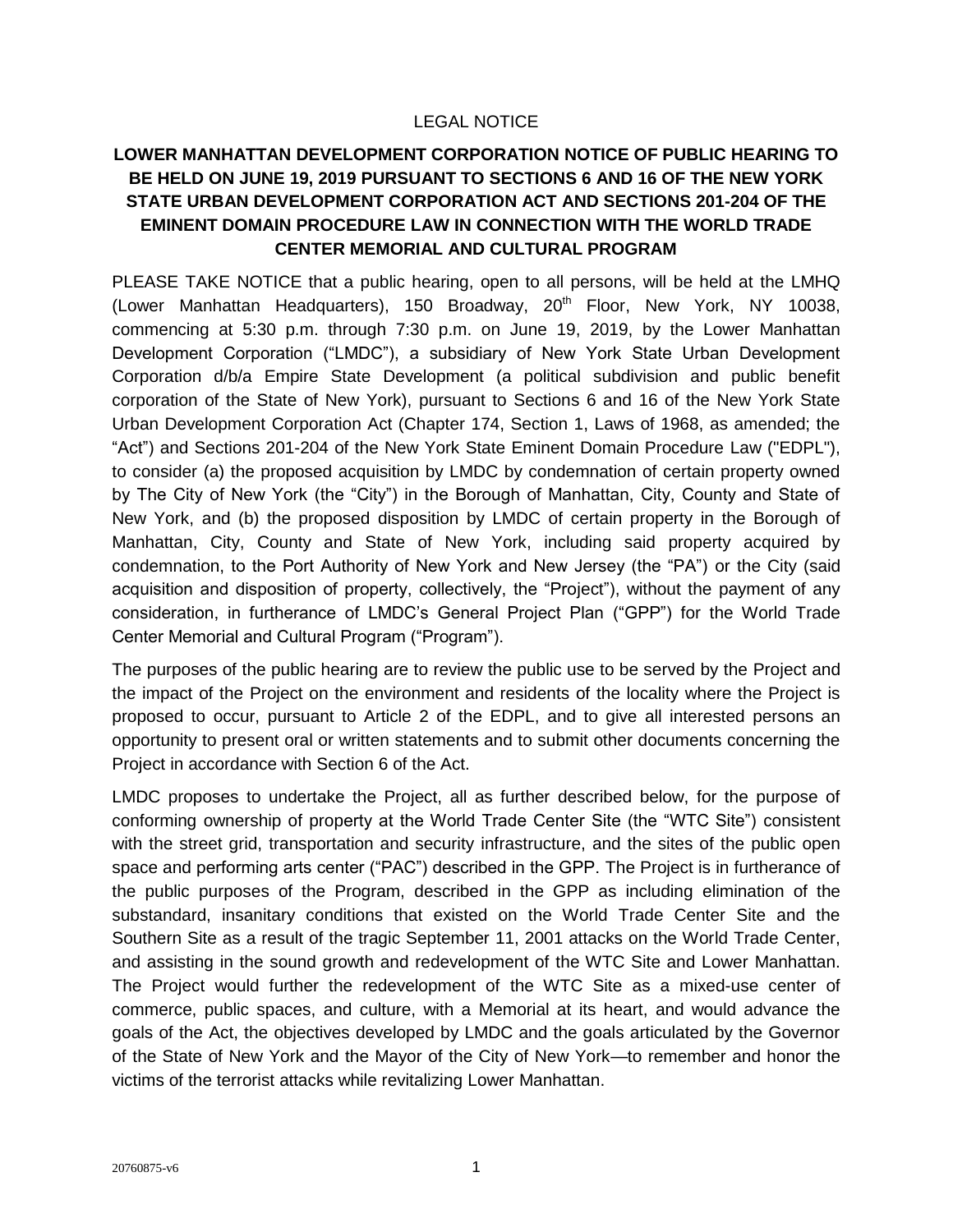Project Location and Description: The Project involves the exercise by LMDC of its power of eminent domain, either with or without negotiated agreements, to acquire property, as well as the acquisition and disposition by negotiated agreement of property by LMDC, consisting of the parcels described below, all of which are located in Lower Manhattan, New York, New York.

(i) City Street Parcels. The following City-owned parcels, known as parcels S1, S2, S6 and S7, which are located in currently mapped City streets and will be acquired by condemnation and subsequently transferred to the PA:

[S1] Fee interest in a parcel of land along the southerly line of Liberty Street between West Street and Washington Street, containing 2,229 square feet or 0.051 acres more or less, and having no upper or lower limiting planes.

[S2] Fee interest in an irregularly-shaped parcel of land in Washington Street between Liberty Street and Cedar Street and along the southerly line of Liberty Street between Washington Street and Greenwich Street, containing 6,458 square feet or 0.148 acres more or less, and having no upper or lower limiting planes.

[S6] Subsurface rights from 1.35 feet below top of curb in a parcel of land in the bed of Liberty Street between West Street and Greenwich Street, containing 14,809 square feet or 0.340 acres more or less, and having no lower limiting plane.

[S7] Subsurface rights from 1.35 feet below top of curb in a parcel of land in the bed of Cedar Street between West Street and Washington Street, containing 9,025 square feet or 0.207 acres more or less, and having no lower limiting plane.

(ii) PA Parcel. The following PA-owned parcel, known as parcel S8, which will be transferred by the PA to LMDC, and then transferred by LMDC to the City:

[S8] Surface rights above 1.35 feet below top of curb in a parcel of land along the northerly line of Cedar Street between West Street and Washington Street (portion of 155 Cedar Street), containing 70 square feet or 0.0016 acres more or less, and having no upper limiting plane.

(iii) LMDC Parcels. The following LMDC-owned parcels, known as S4, S4A, S5 and S9, which will be transferred to the City:

[S4] Surface rights above 1.35 feet below top of curb in a parcel of land along the northerly line of Cedar Street between West Street and Washington Street, west of 155 Cedar Street, containing 205 square feet or 0.005 acres more or less, and having no upper limiting plane.

[S4A] Surface rights above 1.35 feet below top of curb in a parcel of land along the northerly line of Cedar Street between West Street and Washington Street, east of 155 Cedar Street, containing 182 square feet or 0.004 acres more or less, and having no upper limiting plane.

[S5] Surface rights above 1.35 feet below top of curb in a parcel of land along the southerly line of Liberty Street and the westerly line of Greenwich Street, located at the intersection of Liberty and Greenwich Streets, containing 1,358 square feet or 0.031 acres more or less, and having no upper limiting plane.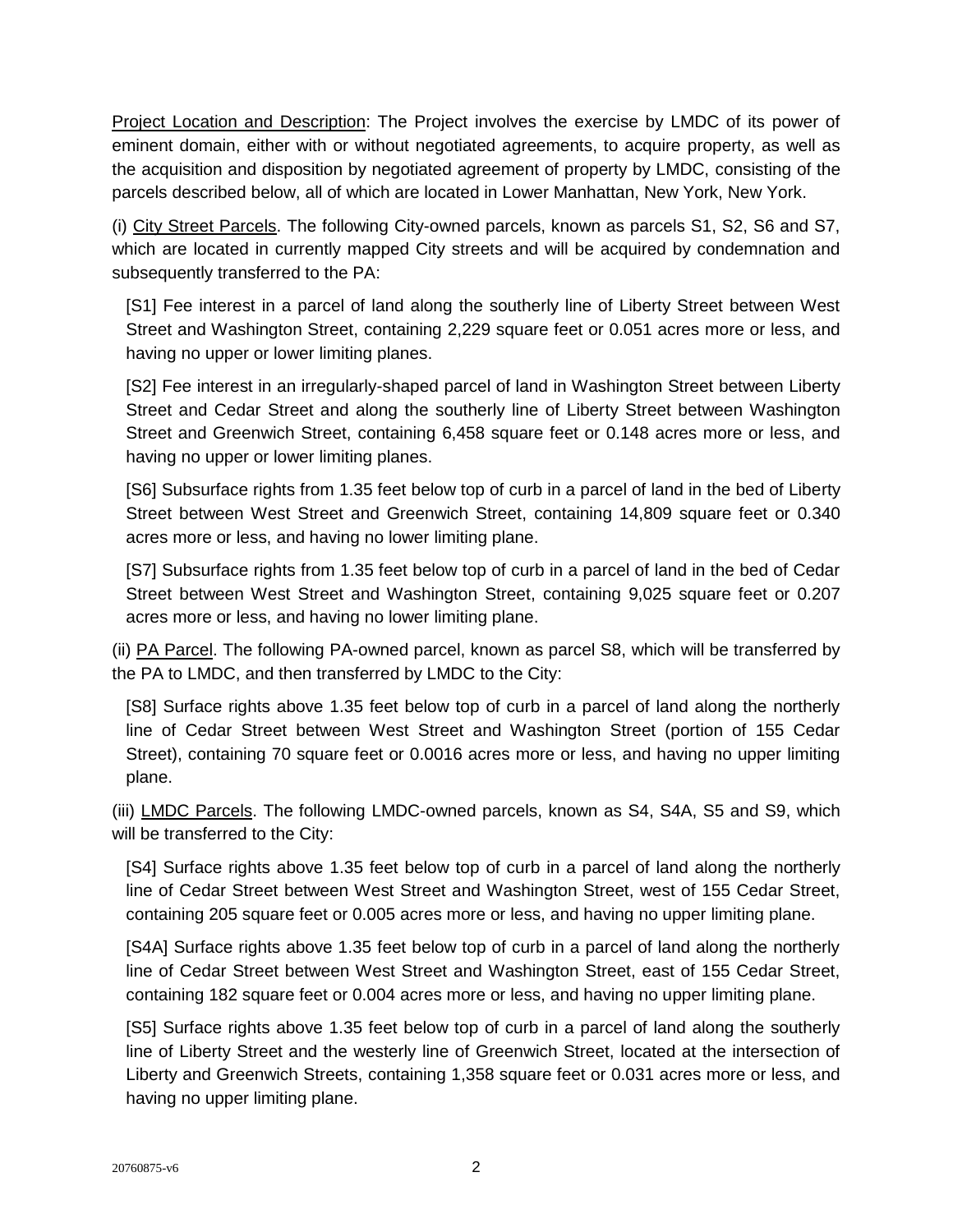[S9] Fee interest in a parcel of land currently subject to a permanent easement in favor of the City located along the northerly line of Albany Street between Washington Street and Greenwich Street (portion of 130 Liberty Street), containing 140.41 square feet or 0.0032 acres, more or less.

(iv) Easement Parcels. The following easements in City-owned parcels, known as the Oculus Easement and PAC Easement, which will be acquired by condemnation and subsequently assigned to the PA:

[Oculus Easement] Easement interests in a volume of space to accommodate the location of portions of the PATH Oculus (e.g., the "wings") in an area above Fulton Street from 30 feet above top of curb to 212 feet above top of curb, having a projected area of 16,071 square feet or 0.369 acres of land, more or less, and in an area above Greenwich Street from 38 feet above top of curb to 170 feet above top of curb, having a projected area of 1,767 square feet or 0.04 acres of land, more or less.

[PAC Easement] Easement interests in a volume of space to accommodate the encroachment of a small portion of the PAC onto Vesey Street, from 20 feet above top of curb to 146 feet above top of curb, having a projected area of 4.358 square feet of land, more or less, and from 1.35 feet below top of curb to the top of curb, having a projected area of 4.358 square feet of land, more or less.

Compliance with Laws: All acquisitions and dispositions by LMDC will be made in compliance with the requirements of the Act, the Public Authorities Law and the State Environmental Quality Review Act, and the acquisitions by condemnation will further be made in compliance with the EDPL.

Availability of General Project Plan and Environmental Review Documents: The GPP is available on LMDC's website at www.RenewNYC.com in "The Plan for Lower Manhattan" section. LMDC's environmental review documents, including the Final Generic Environmental Impact Statement and the Record of Decision and Findings Statement, also are available on LMDC's website at www.RenewNYC.com in the "Planning Documents" section. Hard copies may be viewed at LMDC's offices by contacting the LMDC Contact Person listed below.

Receipt of Comments: Comments on the proposed transfers by LMDC are requested and may be made orally or in writing at the hearing on June 19, 2019, or presented in writing on or before July 19, 2019 to the LMDC Contact Person listed below. Written comments received after the close of business on July 19, 2019 will not be considered.

ACCORDING TO EDPL §202(C), THOSE PROPERTY OWNERS WHO MAY SUBSEQUENTLY WISH TO CHALLENGE THE CONDEMNATION OF THEIR PROPERTY VIA JUDICIAL REVIEW, MAY DO SO ONLY ON THE BASIS OF ISSUES, FACTS, AND OBJECTIONS RAISED AT THE HEARING.

The hearing is accessible to people who are mobility impaired. Sign language interpreter services will be provided upon advance request by contacting the LMDC Contact Person listed below on or before June 12, 2019.